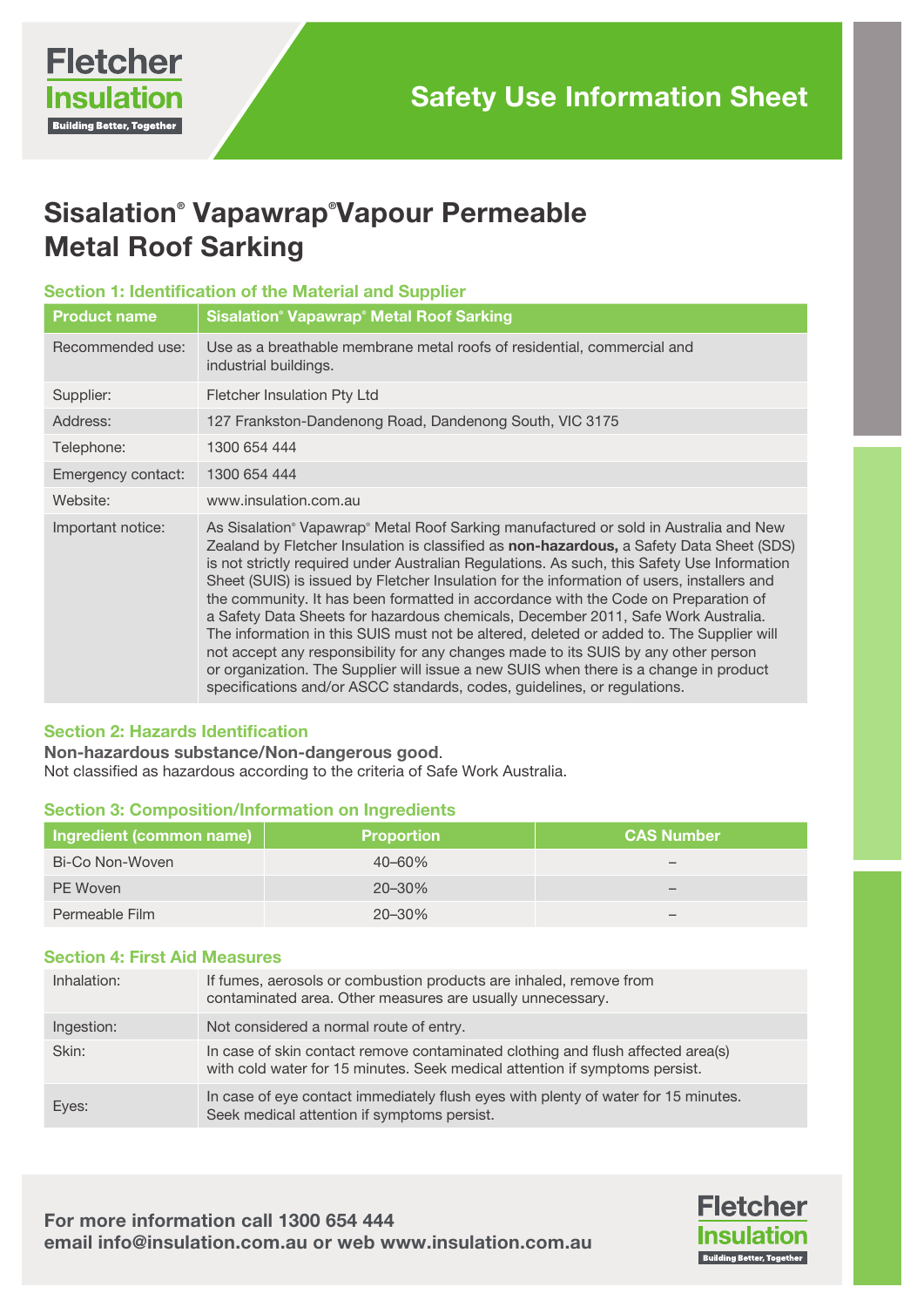# Section 5: Fire Fighting Measures

For major fires call the Fire Brigade. Ensure that an escape path is available from any fire.

| Suitable extinguishing<br>media:      | Carbon dioxide (CO <sub>2</sub> ), water, water fog, foam and dry chemical.                           |
|---------------------------------------|-------------------------------------------------------------------------------------------------------|
| Hazardous combustion<br>products:     | Oxides of carbon and other toxic gases and vapour.                                                    |
| Fire fighting equipment:              | Wear Safe Work Australia approved self-contained breathing apparatus and<br>full protective clothing. |
| Unusual fire or<br>explosion hazards: | Combustible.                                                                                          |
| Hazchem Code:                         | Not allocated                                                                                         |

# Section 6: Accidental Release Measures

| Containment and     | In the event of a major spill, prevent spillage from entering drains or water courses. |
|---------------------|----------------------------------------------------------------------------------------|
| clean up procedure: | Collect spilled rolls manually. The pieces can be recycled or disposed of at approved  |
|                     | land fill sites in accordance with local laws.                                         |

#### Section 7: Handling and Storage

| Handling: | No special handling requirements.                                                                                                                                                      |
|-----------|----------------------------------------------------------------------------------------------------------------------------------------------------------------------------------------|
| Storage:  | Store in original packaging in cool, dry area. Protect from direct sunlight. Ensure<br>packages are adequately labelled, protected from physical damage and sealed when<br>not in use. |

# Section 8: Exposure Controls/Personal Protection

| <b>Exposure Standards</b><br>(Safe Work Australia): | No exposure standards set                                                                                                  |
|-----------------------------------------------------|----------------------------------------------------------------------------------------------------------------------------|
| Engineering controls:                               | Not applicable                                                                                                             |
| Personal protection                                 |                                                                                                                            |
| Respiratory protection:                             | None required under normal usage.<br>See Australian Standards AS/NZS 1715 and 1716 for more information.                   |
| Eye protection:                                     | Wear safety glasses when cutting material.<br>See Australian Standards AS 1336 and AS/NZS 1337 for more information.       |
| Skin protection:                                    | Protective gloves when cutting material.<br>See Australian Standards AS2161 and 2919 and AS/NZS 2210 for more information. |
| <b>Hygiene Practices:</b>                           | Not applicable                                                                                                             |

#### Section 9: Physical and Chemical Properties

| Appearance:                     | Roll of spunbond non-woven fabric |
|---------------------------------|-----------------------------------|
| Physical properties:            | White                             |
| Odour:                          | Not applicable                    |
| Melting range $(^{\circ}C)$ :   | $165^{\circ}$ C                   |
| Boiling range $(^{\circ}C)$ :   | Not applicable                    |
| Decomposition temperature (°C): | $>200^{\circ}$ C                  |
| Volatile Component (% vol):     | Not applicable                    |
| Solubility in Water (g/L):      | Insoluble                         |
| pH (as supplied):               | Not applicable                    |

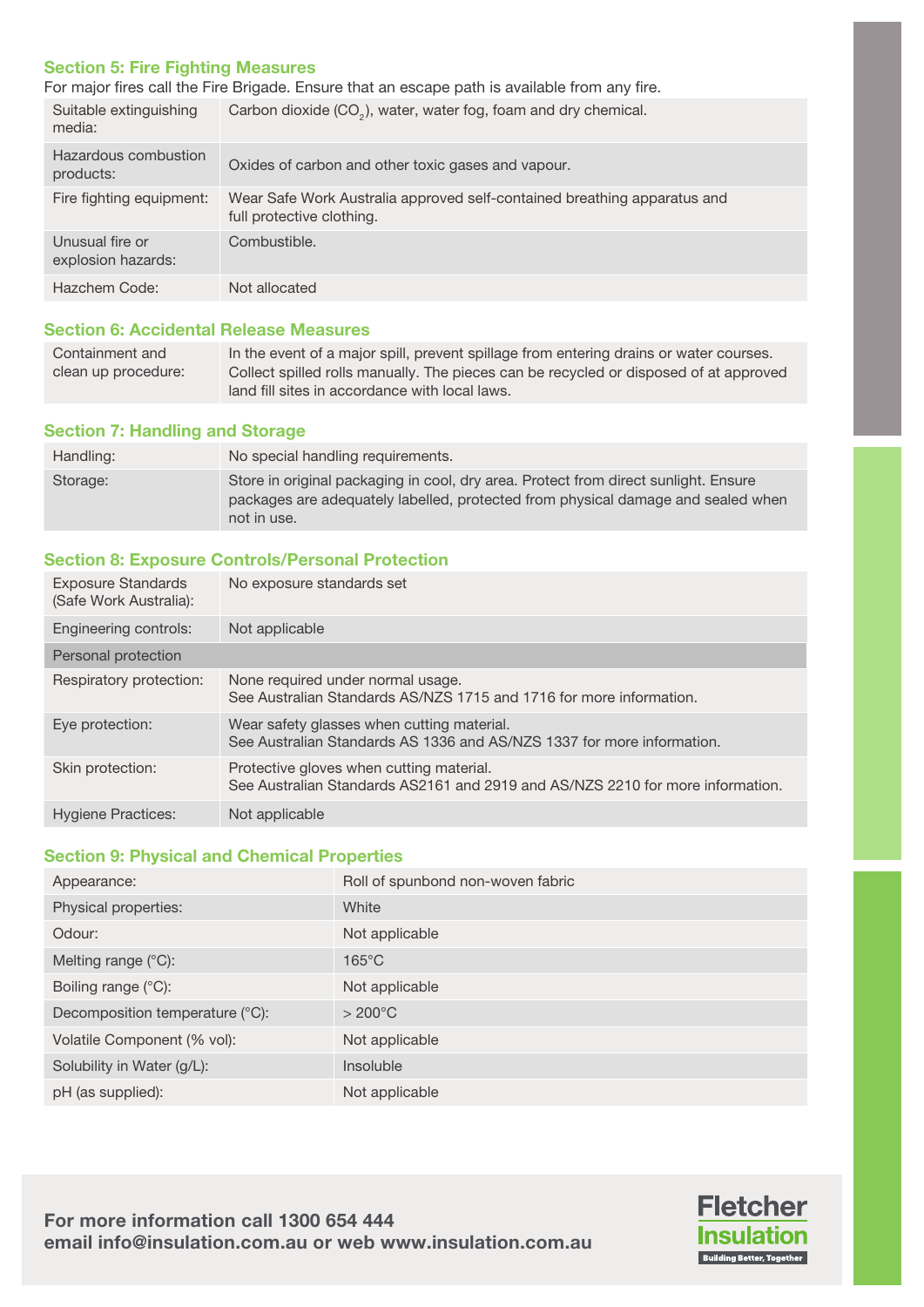#### Section 10: Stability and Reactivity

| Chemical stability:               | Stable under normal conditions of use. |
|-----------------------------------|----------------------------------------|
| Incompatible materials:           | None known                             |
| Hazardous decomposition products: | None known                             |
| Hazard Polymerisation:            | Will not occur                         |
| Conditions to avoid:              | Heating above 120°C                    |

# Section 11: Toxicological Information

| Toxicity:                                      | Not applicable                                             |
|------------------------------------------------|------------------------------------------------------------|
| Acute health effects:                          |                                                            |
| Inhalation:                                    | Unlikely under normal conditions of use. No known effects. |
| Ingestion:                                     | Unlikely under normal conditions of use. No known effects  |
| Eye:                                           | Unlikely under normal conditions of use. No known effects. |
| Skin:                                          | No known effects                                           |
| Chronic health effects:                        | Not applicable                                             |
| Existing conditions aggravated by<br>exposure: | Not applicable                                             |
| Carcinogenicity:                               | Not applicable                                             |

# Section 12: Ecological Information

| Ecotoxicity: | No information available |
|--------------|--------------------------|
| Mobility:    | No information available |

# Section 13: Disposal Consideration

| Disposal methods and containers:    | Dispose according to applicable local and state government<br>regulations. |
|-------------------------------------|----------------------------------------------------------------------------|
| Special precautions for landfill or | Please consult your state Land Waste Management Authority for              |
| incineration:                       | more information.                                                          |

# Section 14: Transportation Information

| Transport requirements: | Not regulated for transport of dangerous goods:<br>ADG7, UN, IATA, IMDG |
|-------------------------|-------------------------------------------------------------------------|
| Hazchem code:           | Not applicable                                                          |

#### Section 15: Regulatory Information

| Poisons Schedule:          | <b>None</b>               |
|----------------------------|---------------------------|
| Poisons Information Centre | 13 11 26 (Australia Wide) |

# Section 16: Other Information

Additional Information and Reference Documents

Poisons Information Centre 13 11 26 (Australia Wide)

Please read instructions/label before using product.

Code on Preparation of a Safety Data Sheets for hazardous chemicals, December 2011, Safe Work Australia.